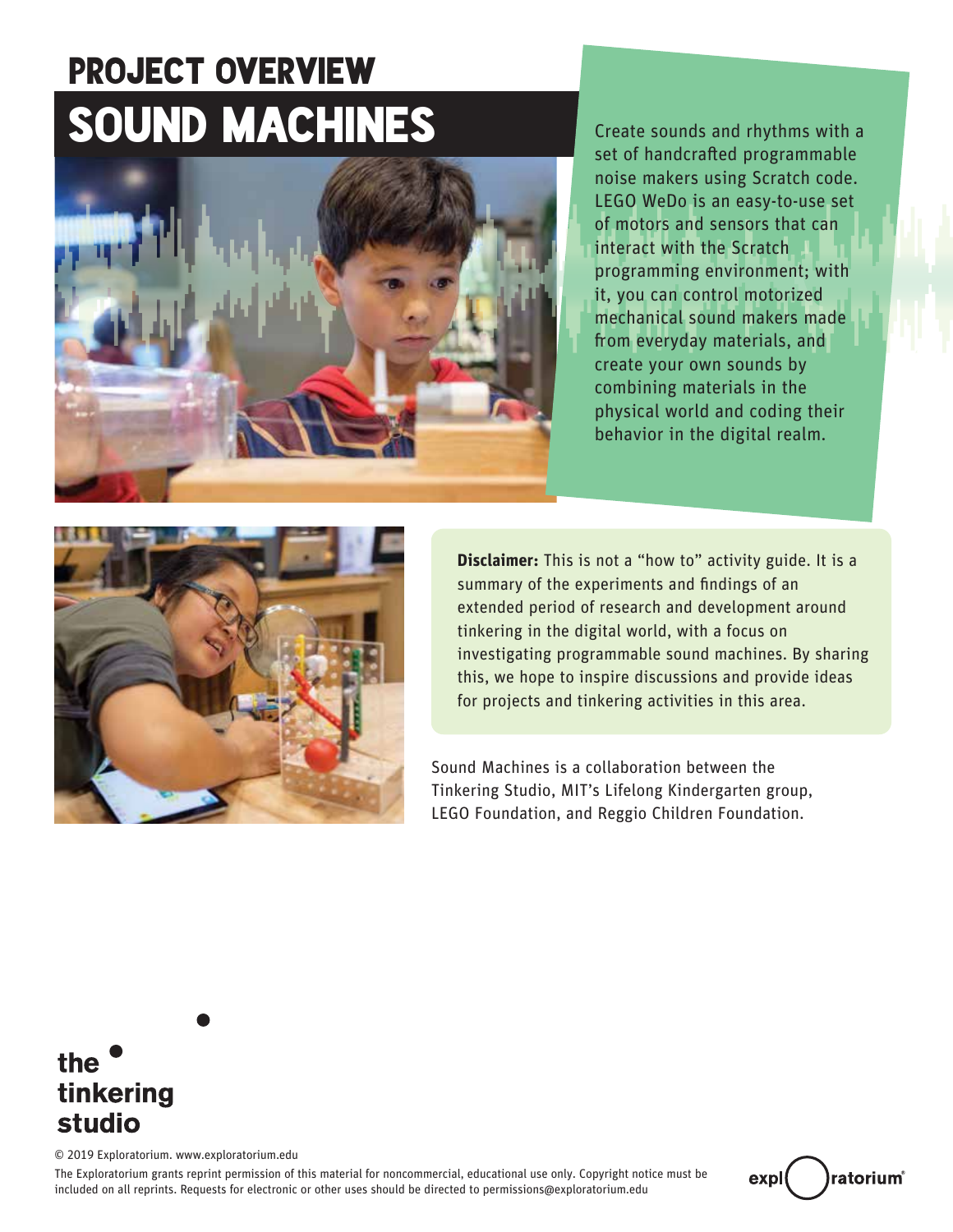# $\mathsf{MATERIAS}$







*iPad*

We used LEGO WeDo SmartHubs and motors to program and activate our Sound Machines. These can be controlled via Scratch 3.0 through a laptop, or using LEGO's own iOS app with an iPad. There are also WeDo sensor available (tilt and distance), which can optionally be used to complexify the exploration.

Both platforms have their unique advantages, and self directed learning is best supported by allowing learners to transition between the two coding environments.



The simple mechanisms involved in LEGO sound machines can easily be constructed with LEGO technic parts. Here are the essential parts needed to build programmable sound machines.

A custom made LEGO pegboard to build on can be helpful too. Instructions on how to make sound machines with pegboard can be found here: **https://www.instructables.com/id/LEGO-Tinkering-Pegboard/**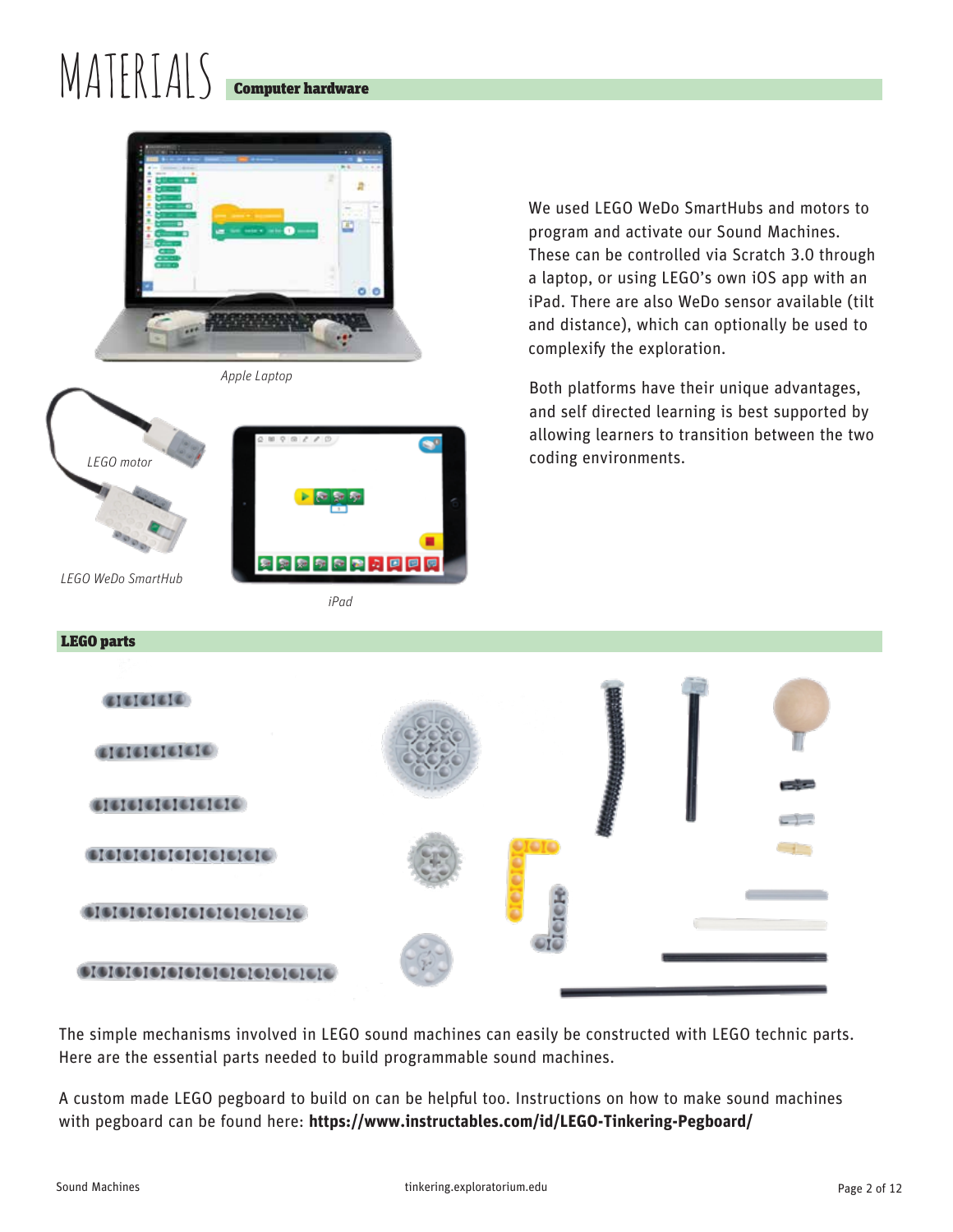#### Materials for making sounds

We also supply general craft supplies for participants to create noise makers they would like to attach to their soundmachine. They include:

- marbles
- metal balls
- golf balls
- thin metal sheet
- thin plastic sheet material
- straws
- glass bottles
- pie trays



#### Materials and tools for support structuress

The sound machine support structures can be made out of cheap everyday materials combined with the LEGO parts listed above. Essential materials include:

- pieces of 4" wood various length
- Wooden dowels
- Skewer sticks
- Clothespins
- Paper towel cores
- Corrugated cardboard
- Tape
- Scissors (for participants)
- Box cutter (for educators constructing sound machines)
- Hot glue gun and sticks (for educators constructing sound machines)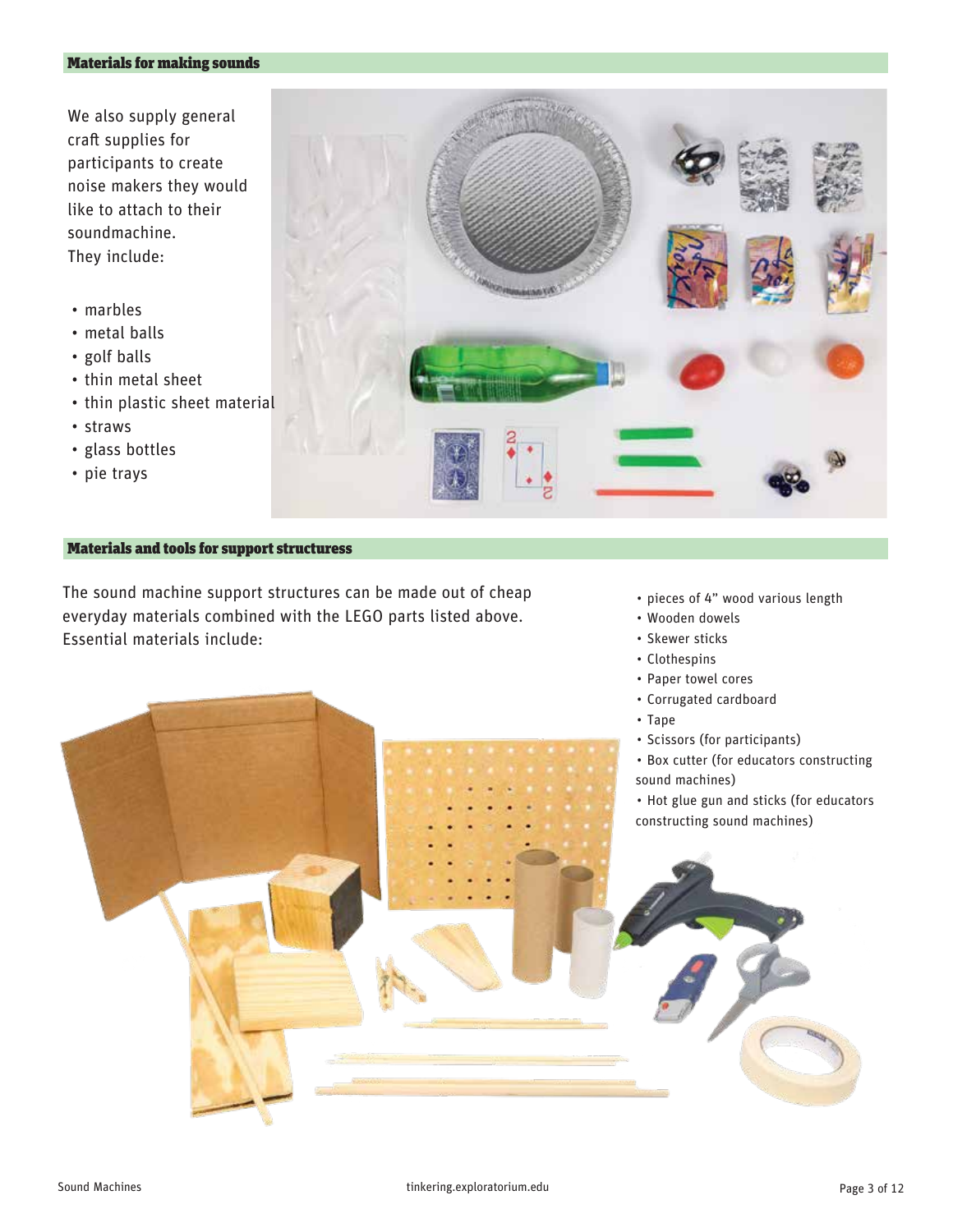# GETTING STARTED

This activity requires to build a small set of motorized sound makers that learners explore, program, and manipulate during the workshop. Educators should reserve a day for building and testing sound machines. Once constructed, the set of materials and contraptions can be re-used during workshops.

#### Set-up laptops, iPads and LEGO WeDO

## **For laptops:**

Go to **https://scratch.mit.edu/wedo** and follow the steps to set up a LEGO WeDO controller and connect it to Scratch on laptops.

## **For iPads:**

To set up a WeDo controller with an iPad, go to **https://itunes.apple.com/us/app/wedo-2-0-lego-ed ucation/**, download the app and follow the steps.

#### Create a set of sound machines

The possibilities for sound making with sound machines are broad, from percussive sounds with recycled materials to instruments made with guitar string and resonant bodies. In the Tinkering Studio we use pre-made sound machines and invite learners to activate them with code. A set of 6 to 8 sound machines is ideal to engage a group of 6 learners in the exploration. We also recommend to have materials readily available to customize the existing sound machines or create new ones from scratch. Some successful and versatile starting points we have used are described in the examples section below.

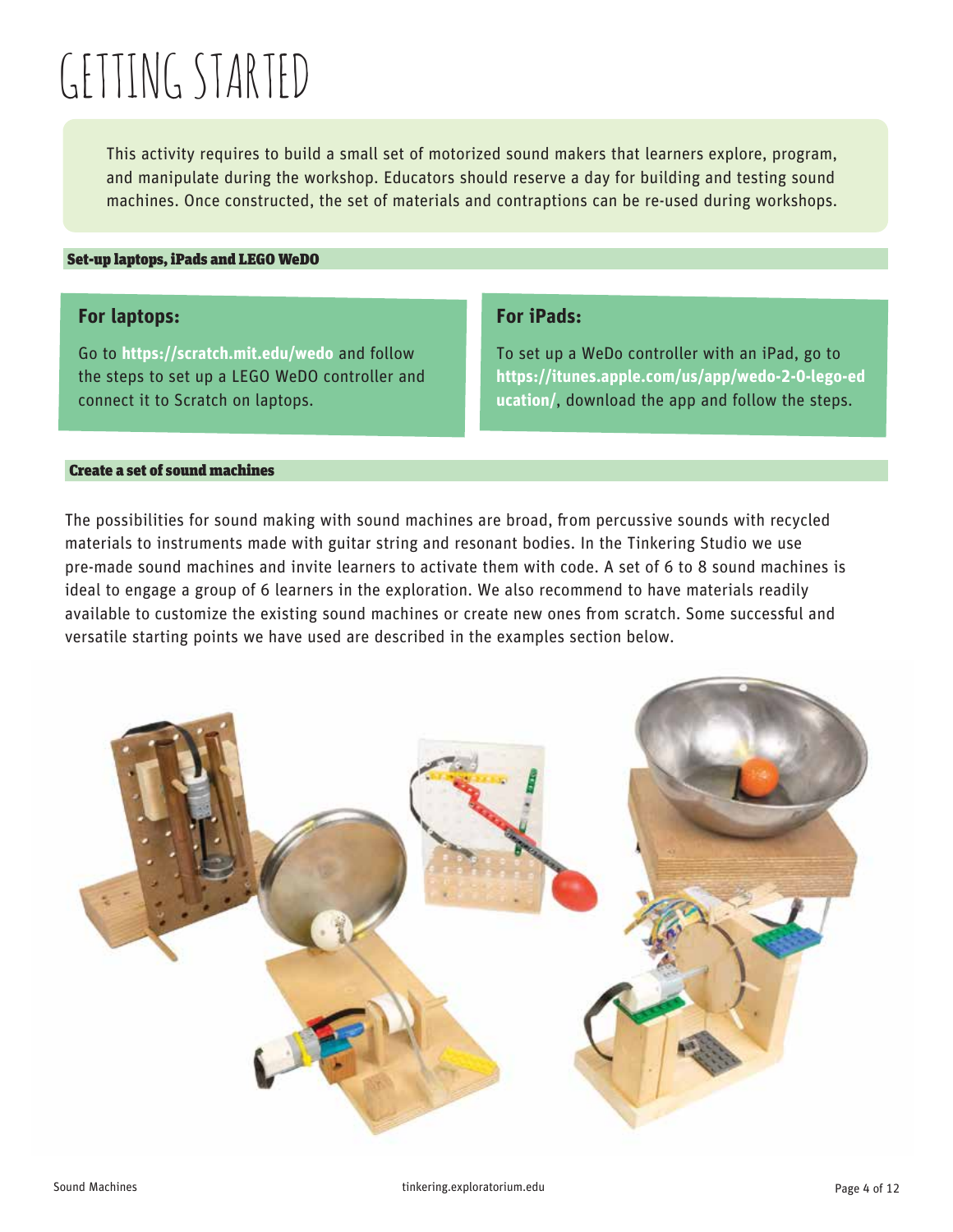#### Activate the sound machines with Scratch

Sample code blocks can be very helpful to get someone started with their exploration. We like to let learners take the first step and start by activating a sound machine without much instructions from facilitators. Both Scratch and the WeDo app allow to draw attention to specific code blocks by placing them on the screen without connecting them. We found this to be a good strategy to encourage exploration when participants first approach the activity.



#### Test and explore



Before facilitating this activity for the first time, run a few tests to make sure WeDos are properly synced with computers and iPads, and write a simple program in Scratch for one or two sound machines. See how the contraption responds to your code: if it doesn't move when the "turn motor on" block is active, it may be due to too much force on the motor shaft and you may need to adjust the mechanism; if the machine moves too much or too fast, set "motor power" to a lower number. Experiment with "wait" blocks to allow time to elapse between sounds, and to create rhythmic patterns.

Messing around with the technology ahead of time will help anticipate problems and speed up the on-the-fly troubleshooting that will likely arise. Also, taking the time to try the activity for yourself can help you anticipate what moments might be challenging for learners.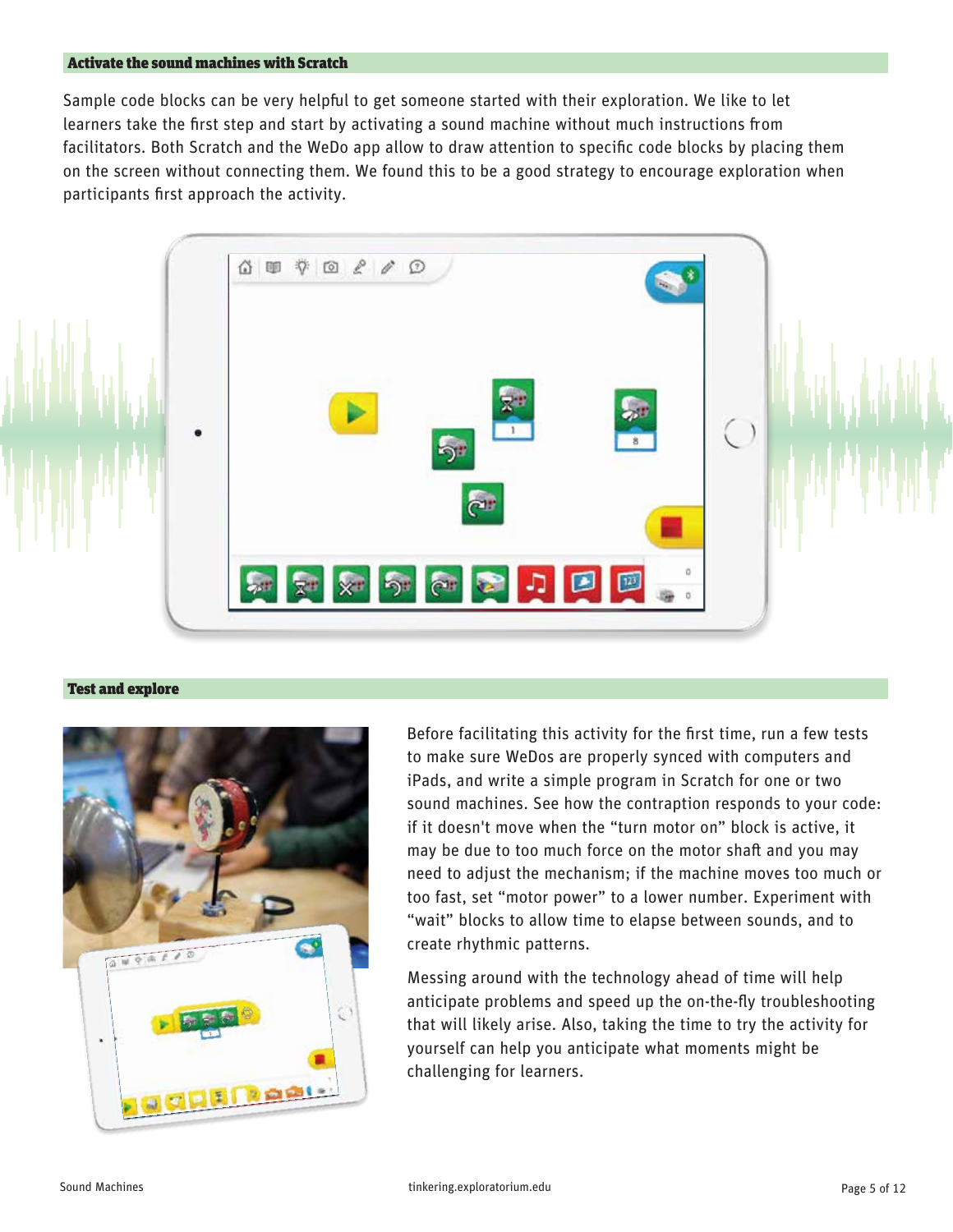This activity can be intimidating to jump into without some prior experience with Scratch programming. It's important for the facilitators to become familiar with simple starting blocks of code before they start working with visitors in order to make suggestions that can best support learners' own ideas and goals. Encouraging learners to try out many different sound machines is a great way to guide them to combining different sound machines, which in turn can lead to new goals in the realm of programming.

When challenges inevitably arise, the facilitator can act as a brainstorming partner to talk through what is not working with the code. Sometimes the facilitator knows what can be changed, and other times they are also trying to figure out what's happening. We found thata being co-learners is a great way to collaboratively work through a challenging problem.

Soundmachine examples



Based on our workshop sessions with visitors in the Tinkering Studio, we curated a set of sound machines that are rewarding to program and provide different levels of complexity to engage a range of learners. Some of the machines are ready to be programmed right away, others require some adjustments or the addition of a choice of sound maker to work.









This video shows a few of our starting examples being programmed and modified.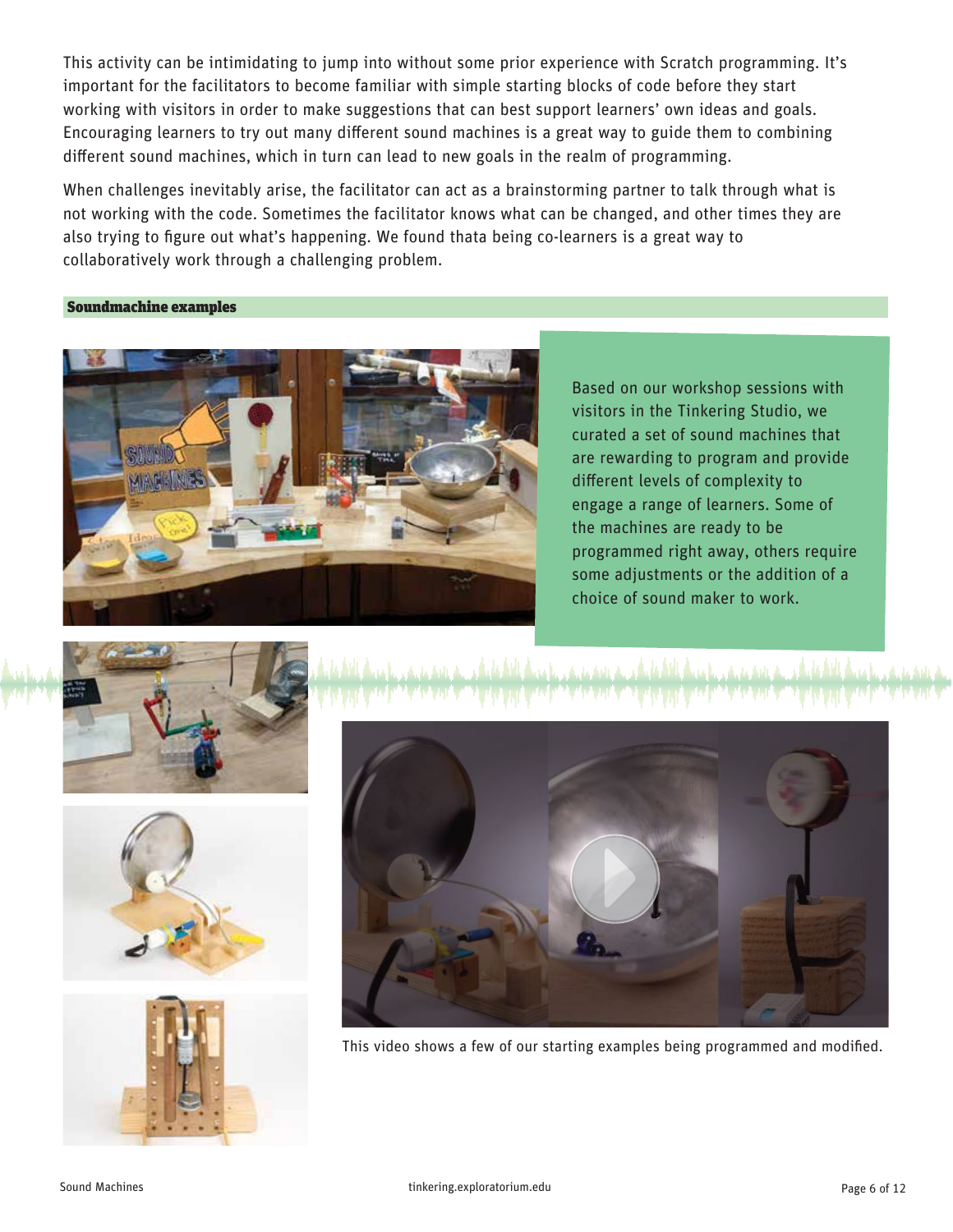

As an alternative to the pre-built sound machines above—which require considerable time to make before a workshop session can take place—we experimented with simple rotating strikers mounted on WeDo motors. The strikers can be used by visitors to tap or hit found objects and instruments they arrange on the table in order to create soundscapes. Initial tests of this material set with visitors showed potential for open play combined with programming.



# educator addendum - activity, environment & facilitation A note about our philosophy

The Tinkering Studio is based on a constructivist theory of learning, which asserts that knowledge is not simply transmitted from teacher to learner, but actively constructed by the mind of the learner. Constructionism suggests that learners are more likely to make new ideas while actively engaged in making an external artifact. The Tinkering Studio supports the construction of knowledge within the context of building personally meaningful artifacts. We design opportunities for people to "think with their hands" in order to construct meaning and understanding.

### Prototyping the activity

Over a time period of one year, together with our collaborators of the MIT LLK group and the LEGO Idea Studio, we explored a variety of ways to tinker with programmable sound makers. We prototyped versions of the activity focused on building mechanisms for musical instruments, activating sound makers through sensors **(circular sound sequencer: https://vimeo.com/327104093)**, and plugging sound machines into a pre-designed sound sequencer code on Scratch **(System of sound: https://vimeo.com/327103687)**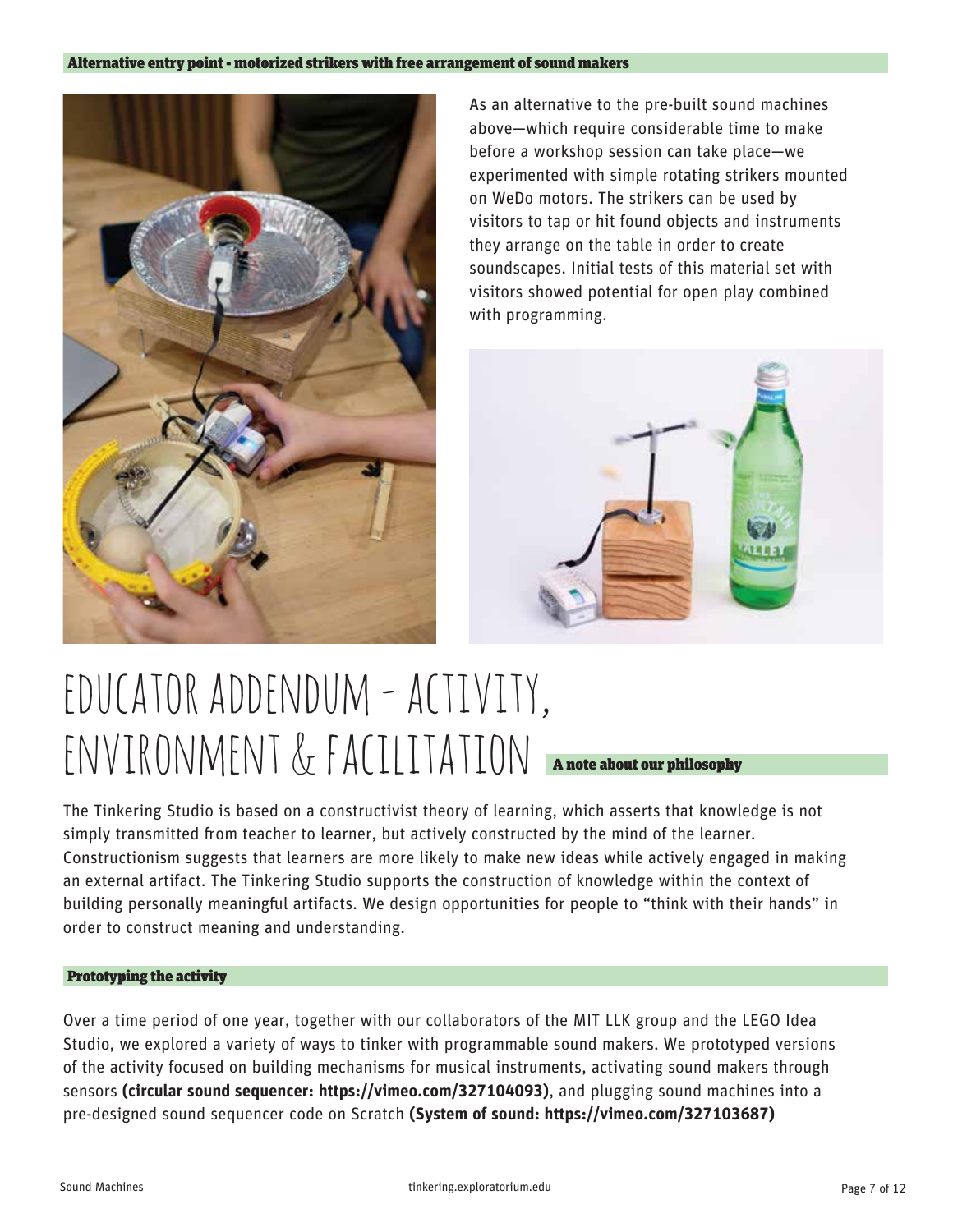

During our R&D sessions with visitors, we found that controlling an existing sound machine using code and hacking it by making changes to the mechanism or adding materials is a particularly rich exploration in the context of a Tinkering Studio drop-in workshop. Learners made themselves familiar with different sound makers with simple code and then proceeded to more complex programming, often controlling two sound machines from one laptop using Scratch. We saw a wide variety of projects created with this framework, and different levels of collaboration emerged when groups explored together.

#### Environment

As a visitor to the Tinkering Studio, it may be difficult to discern the nature of the activity when what one immediately sees are laptop computers placed around an empty table. This is why it's crucial that we place pre-made sound machines on the table. Familiar and friendly materials used in an unfamiliar way spark questions and provide entry points during the initial engagement phase.

We set up a large communal work table with 8 visually interesting programmable sound machines placed around the table. While laptops and iPads are also placed on the table, our set up and facilitation puts the emphasis on choosing a sound machine to play with rather than picking a laptop to work on. We found that this primes learners for an open exploration of physical materials as opposed to a coding exercise which to many can be overwhelming and too abstract as a starting point.

Observing other learners and their machines across the table can—when supported by facilitators—lead to shared explorations and collaborations, and inspire ideas for combining sound machines to experiment with composition and to create new sound makers.



*Communal work table*

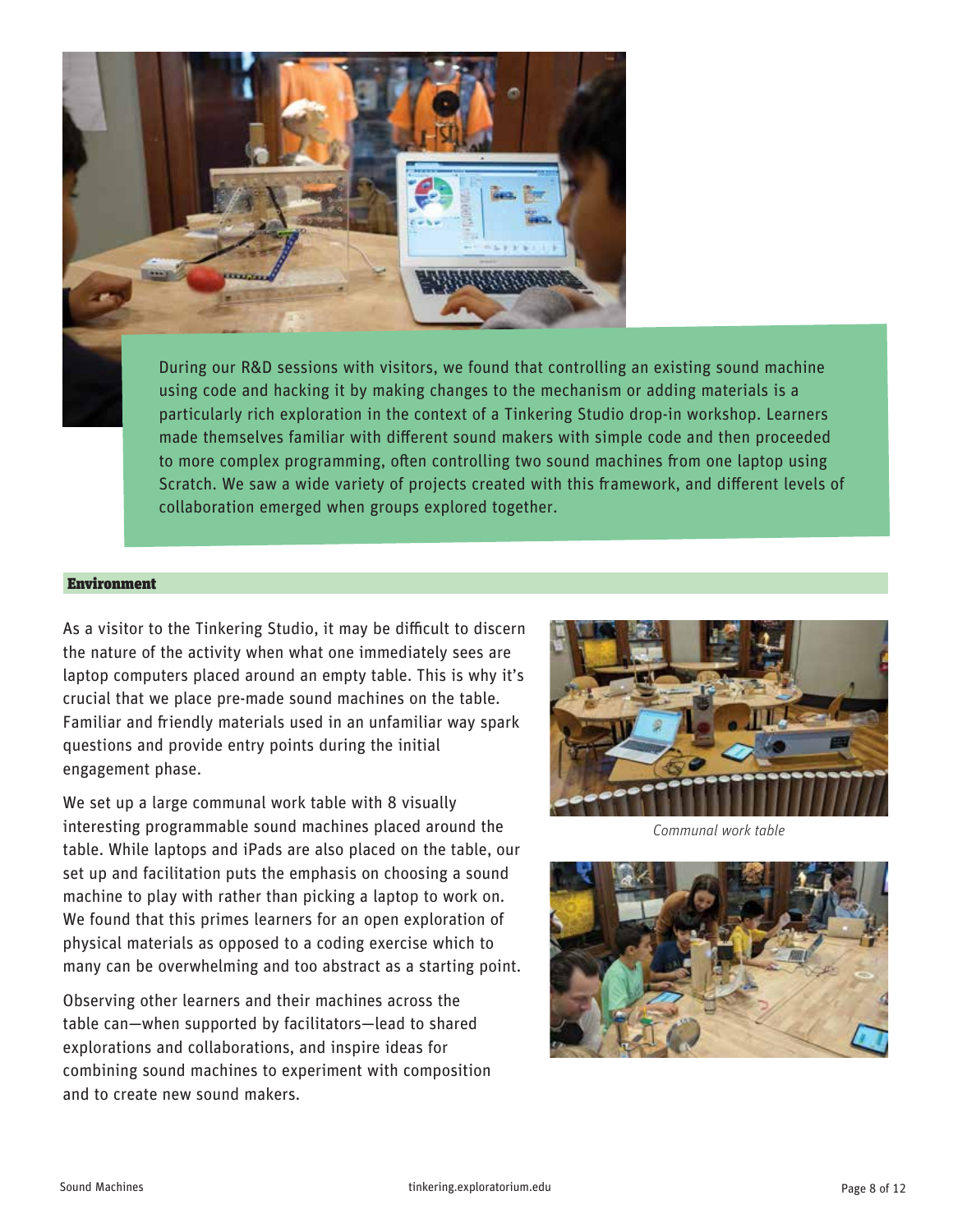### Sound making materials

A small set of materials that can be added to a number of the machines on the work table is laid out on a smaller table to the side. We find that separating these materials from the main workstation keeps the table from being over crowded.

#### Additional environmental elements (optional)

- We like to set up two motor-powered sound machines (with LEGO power functions motors) with a simple on/o switch but without the option to code as a way to immerse learners in the topic.
- A hot glue gun station can be useful for this activity if building your own machine is part of the workshop.



#### iPads to start the activity, laptops to take it further

Providing easy entry points for this activity is particularly important. While Scratch code is easy to learn, starting the exploration with a focus on a computer screen and unknown software can be a turn off for participants.

iPads with WeDo software are a great way to start coding without the need of much introduction, since the touch screens are easier to interact with for younger participants than a mouse or trackpad. On top of this, the portable iPads paired with WeDo hubs invite learners to move around the table, plug into different sound machines and investigate how the same code creates varying outcomes.

We found that, after exploring with everyday materials and simple mechanisms for a while, learners naturally transition to laptops when they are ready for richer interactions. To allow a seamless transition to this more complex platform, we also have laptops with WeDo hubs paired and ready to go on the work table.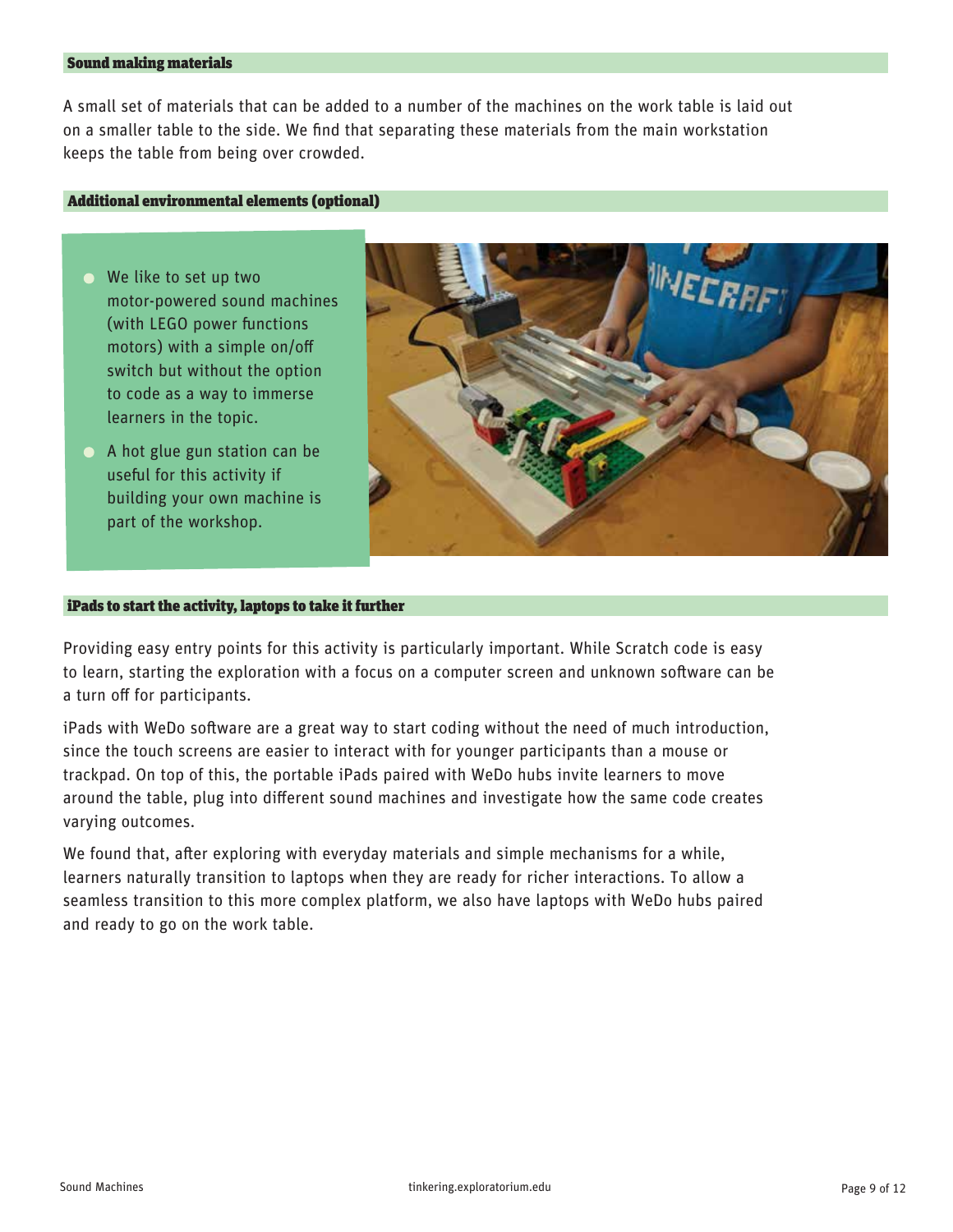# facilitation

#### Spark exploration

Since pairing WeDOs can take time, we like to have this ready for participants. We color code each iPad and laptop and the corresponding WeDo hub. Learners work with one iPad and hub throughout the session and connect different sound machines to it. This makes for a natural workflow and also makes explicit the computational idea of applying an abstracted set of commands to different mechanisms.

When introducing the activity, it's helpful to have an example already set up. In the Tinkering Studio, this



looks like an iPad running a simple program with a WeDo paired to it and two sound machines ready to plug in. We ask participants to interact with an example to get a feel for how the different mechanisms play with the code on the iPad.

### Sustain engagement

We strive to design problem spaces that encourage learners to define their own challenges and project ideas. One way we do this is through material selection and prompts. For WeDo explorations, we suggest different pathways after the first phase of free exploration. For example, further inquiry can focus on the digital realm by programming a rhythmic sequence for a sound maker, by coding it to respond to movement using WeDo sensors, or by controlling two sound machines with Scratch on a laptop so they play a sequence together. The exploration can also be taken in the direction of timing and rhythm in the physical world: different materials are added in a



circle around a revolving striker and sound sequences quickly emerge.

In each case, the role of the facilitator is to help learners find a project idea they like, drawing on personal interests and discoveries they made experimenting with existing sound machines.

#### Deepen understanding

When learners grapple with finding the right tools and approaches to solve their problems, the facilitator can "act as a brainstorming partner to talk through what is not working with the mechanisms or the code that is controlling them. Sometimes the facilitator knows what can be changed, and other times they are also trying to figure out what's happening. Being co-learners is a way to collaboratively work through a challenging problem. This process may also bring about further understanding from the participant in how to structure a Scratch program and what the blocks mean.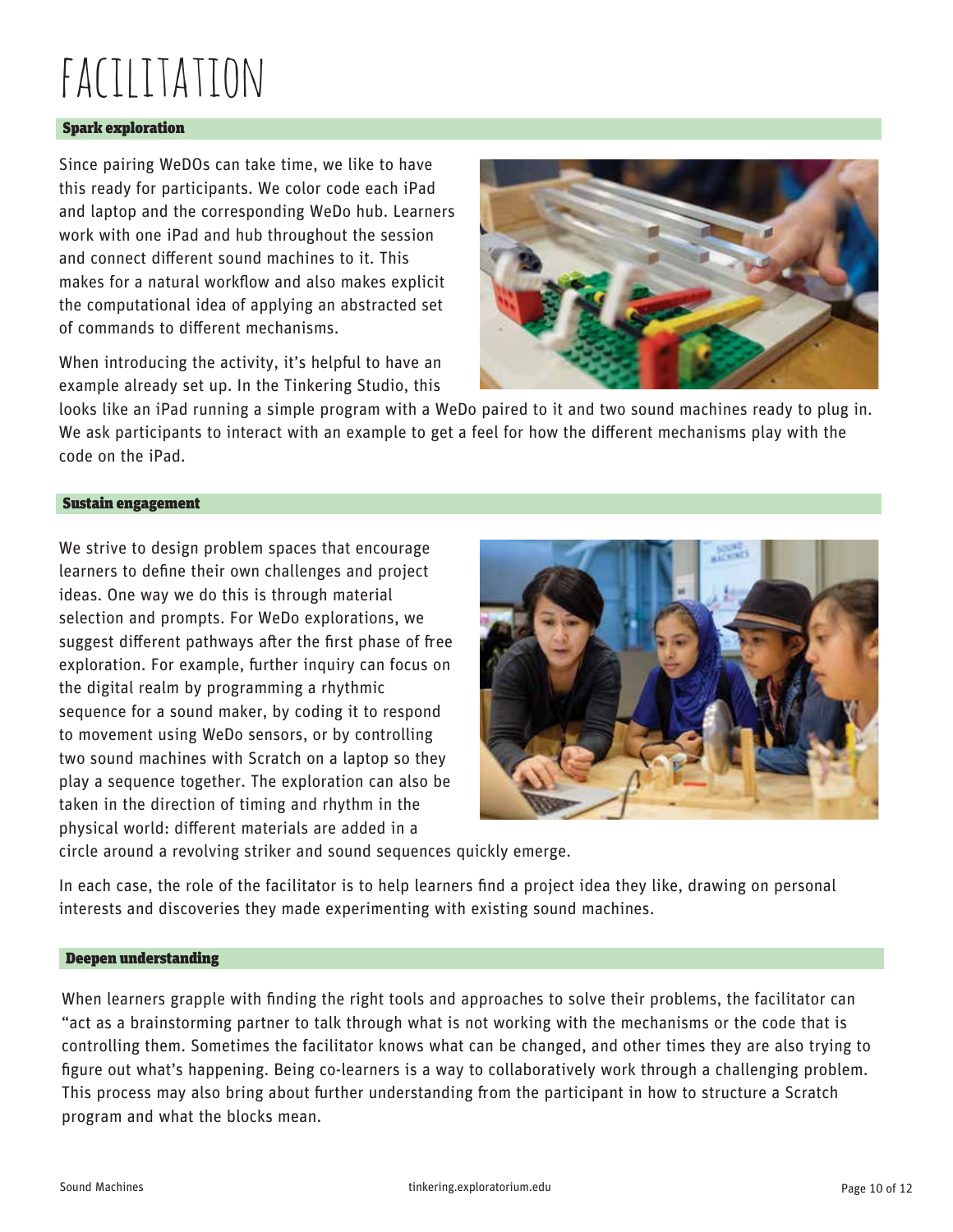# reflections

### Projects that span the physical and digital world

We have explored activities connecting physical and digital worlds in the past, most recently with Digital Light Play. The task of tinkering in both worlds can be simultaneously stimulating and challenging. We saw participants tackle this task in a variety of ways: focusing on one realm exclusively, starting with one and bouncing back-and-forth, or exploring one part entirely before moving onto its companion.

We found tinkering at this intersection to be incredibly rich and compelling. The physical materials and construction of the sound machine contraptions lend themselves to being directly observed, researched, and tested in ways that are often more familiar and comforting to novice programmers. This can be a way to rely on prior experience, step back into more familiar territory, and gain confidence in their own abilities at the same time as they venture forward into the less familiar and sometimes daunting realm of coding, which can be much less accessible and understandable via direct means.

#### Programming and making

We found that making and working with compelling materials that give immediate feedback often took center stage over writing code, and that there needs to be a strong and obvious motivation implicit in the project if our goal is to promote software as a tool. One way to show the utility of software is to present learners with machines that are pre-built, and illustrate the utility of code to create complex sound patterns. It is notable that engagement with digital tools can be supported by providing ready-to-code materials in the real world as a way to inspire concrete ideas that show the potential for programming to deepen the experience.

#### Sound as an entry point to animation and narrative



Sound machine explorations often evoke images and stories connected to the sounds learners create. Combined with the rich animation environment of Scratch 3.0, a new theme for tinkering with sound presents itself: an invitation to create "Sound Stories." Learners imagine a visual or story that connects to a sound they create with everyday materials and engage in producing an animation on the virtual Scratch stage that includes recorded sounds.

Here (https://vimeo.com/294045136) is a video of the making of such a sound story. We see opportunities for further activity R&D work with a software tool or Scratch microworld catering specifically to the creation of animations or collages with sounds and visuals from learners surroundings.